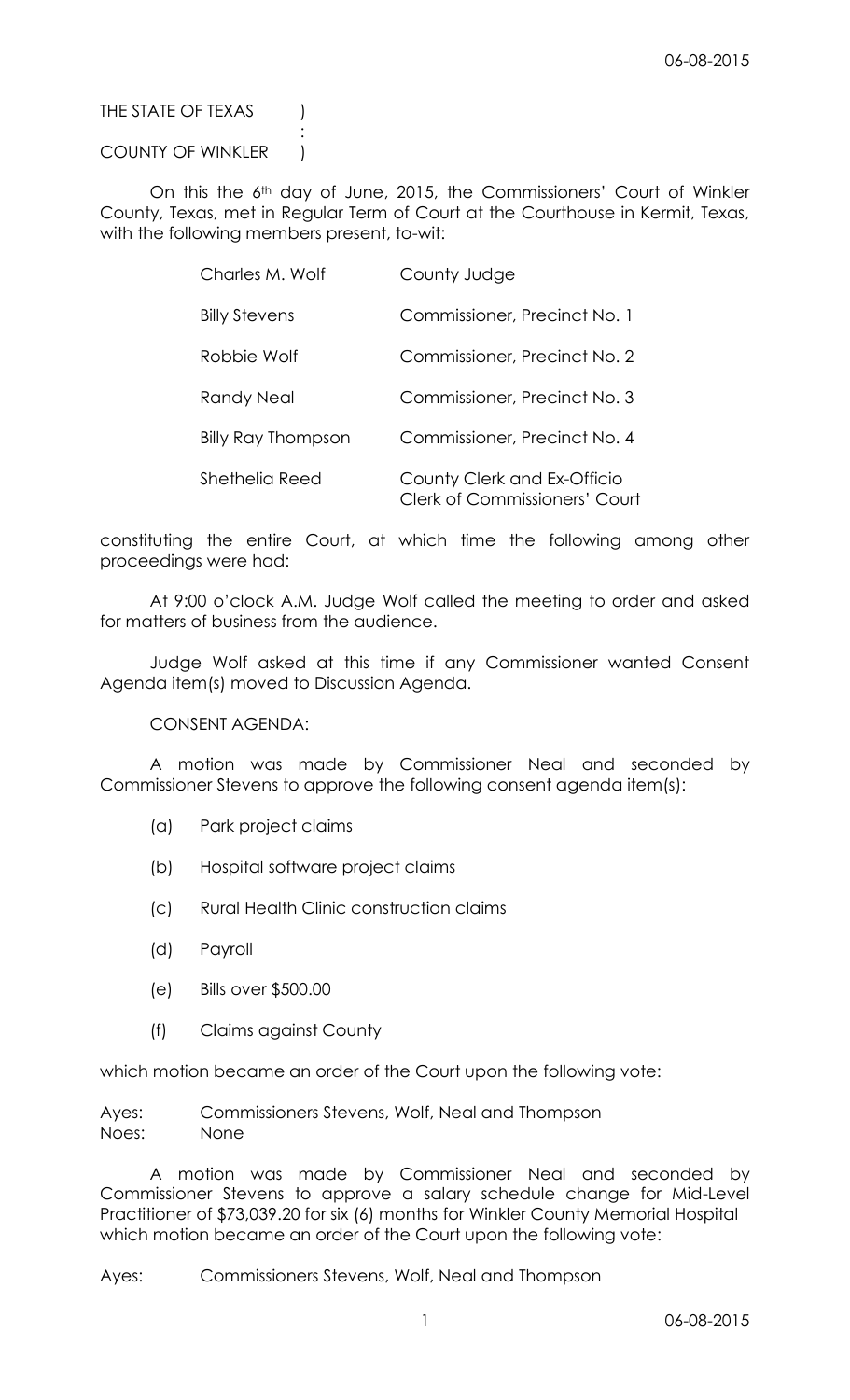|                        |                                 | <b>2015 SALARIES SCHEDULE</b> |                  |                     |                  |                        | 6/8/2015  |
|------------------------|---------------------------------|-------------------------------|------------------|---------------------|------------------|------------------------|-----------|
|                        |                                 | <b>CURRENT WAGE</b>           |                  |                     |                  |                        |           |
|                        |                                 |                               | Low              |                     | High             | <b>Salary Biweekly</b> | Yearly    |
|                        |                                 |                               | <b>Hrly Wage</b> |                     | <b>Hrly Wage</b> |                        |           |
| <b>NURSING</b>         |                                 |                               |                  |                     |                  |                        |           |
| $\mathbf{1}$           | DIRECTOR OF NURSING             | \$                            | 29.00            | \$                  | 34.75            |                        |           |
| 9                      | RN (FLOOR/ER)                   | \$                            | 23.33            | \$                  | 30.33            |                        |           |
|                        | RN - PRN                        |                               |                  | \$                  | 31.00            |                        |           |
| 8                      | LVN (FLOOR/ER)                  | \$                            | 17.83            | \$                  | 22.91            |                        |           |
|                        | LVN - PRN                       |                               |                  | \$                  | 22.00            |                        |           |
| $\mathbf{1}$           | LVN-INFECTION CONTROLL          | \$                            | 17.83            | \$                  | 22.91            |                        |           |
| 4                      | <b>CNA</b>                      | \$                            | 10.93            | \$                  | 12.66            |                        |           |
|                        | <b>PRN CNA</b>                  |                               |                  | \$                  | 12.00            |                        |           |
|                        |                                 |                               |                  |                     |                  |                        |           |
| <b>LABORATORY</b>      |                                 |                               |                  |                     |                  |                        |           |
| $\mathbf{1}$           | <b>SUPERVISOR</b>               | \$                            | 21.08            | -\$                 | 28.00            |                        |           |
| 3                      | <b>TECH</b>                     | \$                            | 17.50            | $\ddot{\mathsf{S}}$ | 22.00            |                        |           |
|                        | PRN TECH                        |                               |                  | \$                  | 20.00            |                        |           |
|                        | <b>WEEKEND TECH</b>             |                               |                  |                     |                  | \$750 PER WEEKEND      |           |
|                        |                                 |                               |                  |                     |                  |                        |           |
| <b>RADIOLOGY</b>       |                                 |                               |                  |                     |                  |                        |           |
| $\mathbf{1}$           | <b>SUPERVISOR</b>               | \$                            | 23.58            | -\$                 | 27.16            |                        |           |
| $\mathbf{1}$           | <b>TECH</b>                     | \$                            | 21.00            | \$                  | 23.58            |                        |           |
|                        | PRN TECH                        |                               |                  | \$                  | 22.58            |                        |           |
|                        | <b>WEEKEND TECH</b>             |                               |                  |                     |                  | \$750 PER WEEKEND      |           |
|                        |                                 |                               |                  |                     |                  |                        |           |
| PHARMACY               |                                 |                               |                  |                     |                  |                        |           |
| $\mathbf{1}$           | PHARMACIST                      |                               |                  |                     |                  | \$<br>$2,289.35$ \$    | 59,523.10 |
| $\mathbf{1}$           | LVN TECH                        | \$                            | 11.58            | \$                  | 22.00            |                        |           |
|                        | PRN TECH                        |                               |                  | \$                  | 16.00            |                        |           |
|                        |                                 |                               |                  |                     |                  |                        |           |
| PHYSICAL THERAPY       |                                 |                               |                  |                     |                  |                        |           |
| 1/2                    | <b>CLERK</b>                    | \$                            | 8.28             | \$                  | 11.58            |                        |           |
| o de                   |                                 |                               |                  |                     |                  |                        |           |
|                        | <b>INFORMATION TECHNOLOGIES</b> |                               |                  |                     |                  |                        |           |
| $\mathbf{1}$           | <b>COMPUTER TECH</b>            |                               |                  | \$                  | 26.08            |                        |           |
|                        |                                 |                               |                  |                     |                  |                        |           |
| <b>BUSINESS OFFICE</b> |                                 |                               |                  |                     |                  |                        |           |
| $\mathbf{1}$           | <b>BUSINESS OFFICE MANAGER</b>  | \$                            | 16.09            | \$                  | 18.00            |                        |           |
| 4                      | <b>INSURANCE BILLER</b>         | \$                            | 9.58             | \$                  | 14.16            |                        |           |
| $\mathbf 1$            | DATA ENTRY CLERK                | \$                            | 9.58             | \$                  | 13.16            |                        |           |
| 4                      | <b>ADMISSION CLERK</b>          | \$                            | 9.58             | \$                  | 13.16            |                        |           |
| 1/2                    | PRN CLERK                       |                               |                  | \$                  | 9.00             |                        |           |

# WINKLER COUNTY MEMORIAL HOSPITAL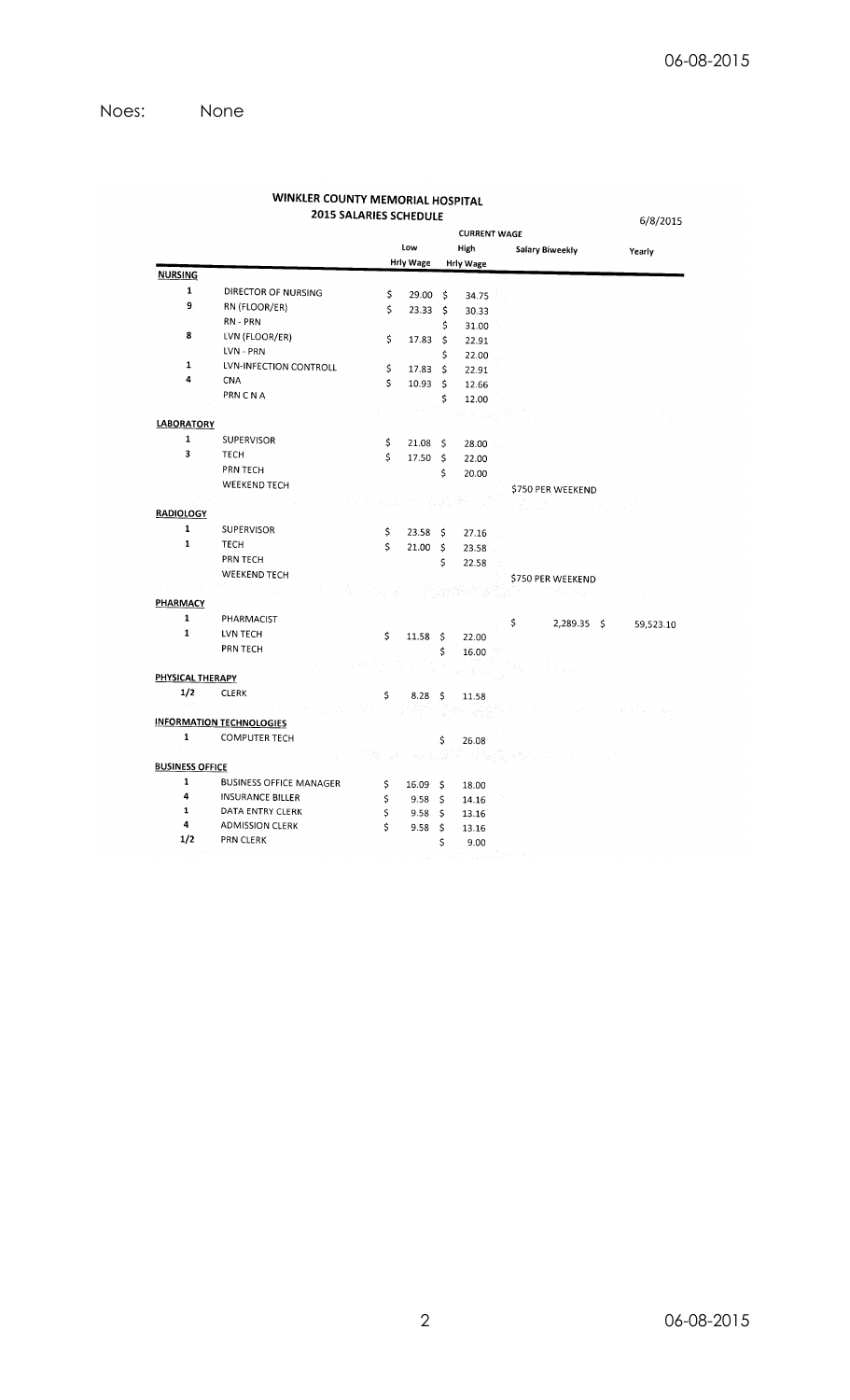6/8/2015

#### WINKLER COUNTY MEMORIAL HOSPITAL **2015 SALARIES SCHEDULE**

**CURRENT WAGF** Low High Salary Biweekly Yearly **Hrly Wage Hrly Wage DIETARY**  $\mathbf 1$ **SUPERVISOR** Ś  $9.00 S$ 13.50  $\overline{\mathbf{3}}$ COOK \$  $9.00 \quad $$ 12.16 PRN COOK HOUSEKEEPING/MAINTENANCE/LAUNDRY  $\mathbf{1}$ LAUNDRY \$  $9.00<sub>5</sub>$ 13.16  $\mathbf{1}$ **MAINTENANCE WORKER** 18.00 \$.  $\overline{\mathbf{3}}$ HOUSEKEEPER  $9.00$ \$  $\varsigma$ 11.91 **MEDICAL RECORDS**  $\mathbf{1}$ **SUPERVISOR** \$ 17.08  $\ddot{\mathsf{s}}$ 22.06 **CLERK**  $\overline{2}$ \$ 9.58  $\mathsf{\hat{S}}$ 13.79 **MATERIALS MANAGEMENT**  $\mathbf{1}$ **PURCHASING AGENT**  $10.005$ 13.66  $1/2$ **CLERK** \$ 11.58 **ADMINISTRATION** ADMINISTRATOR  $\overline{\mathbf{1}}$ **EXEMPT** 200,000.00 \$  $\mathbf{1}$ **ADMINISTRATION ASSISTANT**  $10.58<sub>5</sub>$ 15.16 DIRECTOR OF PERFORMANCE IMPROVEMENT **DIRECTOR** \$ 19.75  $1/2$ **LVN-PART TIME**  $\mathsf{s}$ 18.41 **RURAL HEALTH CLINIC** MID-LEVEL PRACTITIONER  $\mathbf{1}$  $\dot{\mathsf{S}}$ 70.23  $\dot{\mathsf{S}}$ 146,078.40  $\mathbf 1$ MID-LEVEL PRACTITIONER Ŝ. 70.23 \$ 146,078.40  $\mathbf{1}$ MID-LEVEL PRACTITIONER  $\overline{\mathbf{s}}$ 70.23 1/2 A YEAR \$ 73,039.20  $\mathbf{1}$ **CLINIC ADMIN MANAGER**  $15.00\frac{1}{5}$ 20.40 Ŝ  $\mathbf{3}$ LVN \$ 14.58 \$ 18.16  $\overline{2}$ CNA OR CMA \$ 9.71 \$ 12.51  $\overline{2}$ **INSURANCE BILLER** \$  $9.08$  $\ddot{\mathsf{s}}$ 13.16  $\overline{2}$ **RECEPTIONIST** \$ 8.71 \$ 11.00  $\overline{1}$ . \$1.00 CALL PAY PER HOUR FOR MAINTENANCE, NURSING, LAUNDRY, REGISTRATION, RADIOLOGY, LABORATORY  $\overline{z}$ ER SHIFT DIFF 7 PM TO 7 AM - RN \$3.00 / LVN \$1.00 HRLY

ER SHIFT DIFF 7 AM TO 7 PM - RN \$1.50 / LVN \$.50 HRLY  $\overline{\mathbf{3}}$ 

 $\overline{a}$ LONGEVITY IS PAID TO EMPLOYEES AFTER FIVE YEARS OF SERVICE AT THE RATE OF \$20 PER MONTH FOR EACH YEAR OF SERVICE

A motion was made by Commissioner Neal and seconded by Commissioner Thompson to approve increase of IGT payment from \$400,000.00 to \$420,224.32 from budgeted Winkler County Memorial Hospital funds; which motion became an order of the Court upon the following vote:

Ayes: Commissioners Stevens, Wolf, Neal and Thompson Noes: None

A motion was made by Commissioner Thompson and seconded by Commissioner Neal to approve payment in the amount of \$3,175.62 to Otis Elevator Company for Service Contract for elevator in Winkler County Courthouse for the period of June 01, 2015 to May 31, 2016 from budgeted funds; which motion became an order of the Court upon the following vote:

Ayes: Commissioners Stevens, Wolf, Neal and Thompson Noes: None

Following recommendations of Winkler County Fire Marshal, Kermit Volunteer Fire Department and Wink Volunteer Fire Department, a motion was made by Commissioner Wolf and seconded by Commissioner Thompson to approve extension of burn ban in unincorporated areas of Winkler County for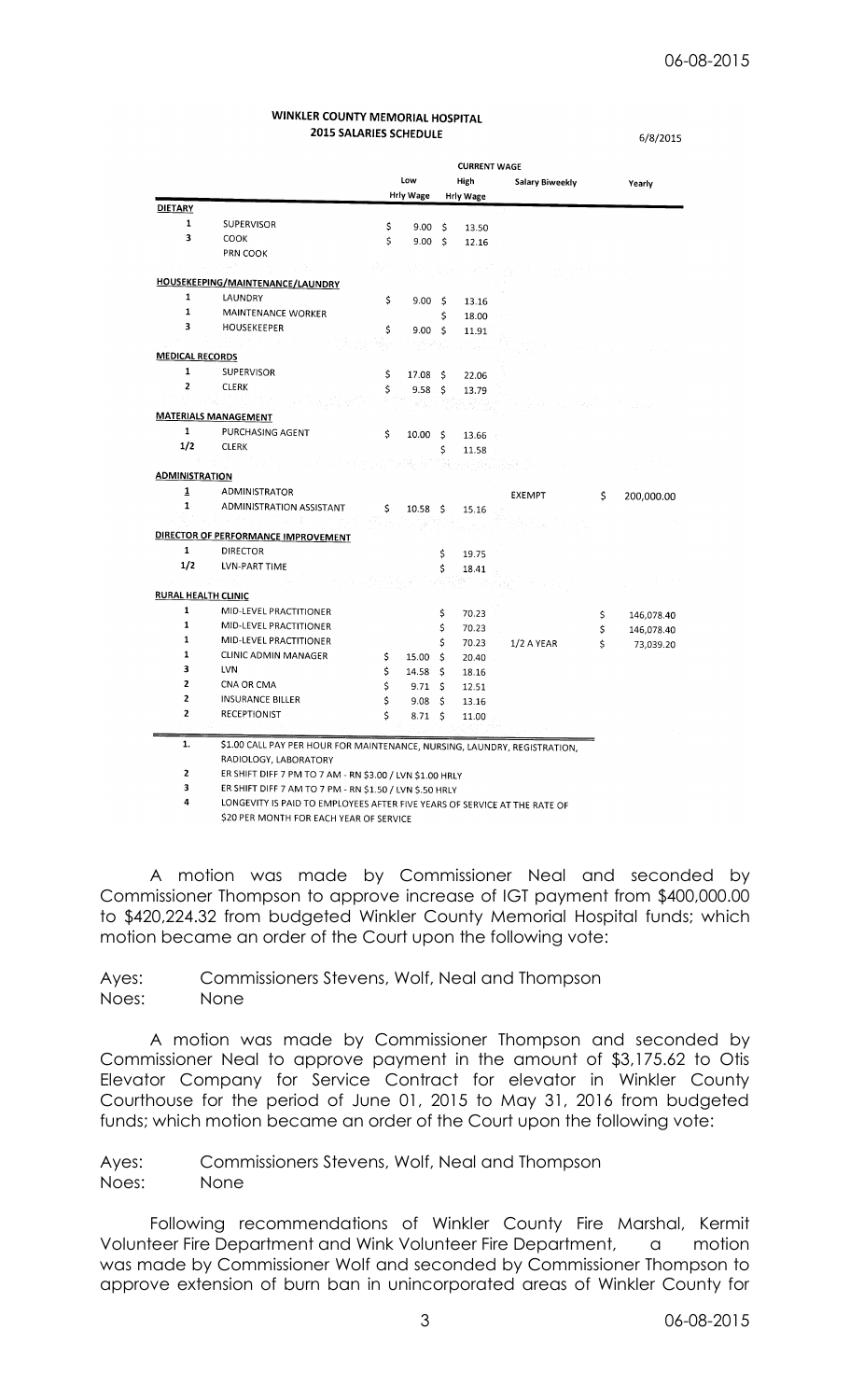ninety (90) days or less if drought conditions change; which motion became an order of the Court upon the following vote:

Ayes: Commissioners Stevens, Wolf, Neal and Thompson Noes: None

> $\S$ ş

Ş

**STATE OF TEXAS** COUNTY OF WINKLER

#### ORDER PROHIBITING OUTDOOR BURNING

WHEREAS, the Commissioners Court finds that circumstances present in all of the unincorporated area of the county create a public safety hazard that would be exacerbated by outdoor burning;

IT IS HEREBY ORDERED by the Commissioners Court of Winkler County that all outdoor burning is prohibited in the unincorporated area of the county for ninety (90) days from the date of adoption of this Order, unless the restrictions are terminated earlier based on a determination made by: (1) the Texas Forest Service that drought conditions no longer exist; or (2) the Commissioners' Court based on a determination that the circumstances that required the Order no longer exist.

This Order is adopted pursuant to Local Government Code §352.081, and other applicable statutes. This Order does not prohibit outdoor burning activities related to public health and safety that are authorized by the Texas Commission on Environmental Quality for (1) firefighter training; (2) public utility, natural gas pipeline or mining operations; or (3) planting or harvesting of agricultural crops; or  $(4)$  burns that are conducted by a prescribed burn manager certified under Natural Resources Code §153.048 and meet the standards of Natural Resources Code §153.047.

In accordance with Local Government Code §352.081(h), a violation of this Order is a Class C misdemeanor, punishable by a fine not to exceed \$500.00.

ADOPTED this  $8^{th}$  day of June, 2015 by a vote of  $\overline{5}$  ayes and  $\overline{6}$  nays.

M. **CHARLES M. WOLF** WINKLER COUNTY JUI

**BILLY STEVENS** 

COMMISSIONER PRECINCT 1

R/

COMMISSIONER PRECINCT 3

ATTEST: SHETHELIA REED WINKLER COUNTY CLERK  $C_{\alpha}$  $\epsilon$  or

**ROBBIE WOLF** 

COMMISSIONER PRECINCT

Y KA) **COMMISSIONER PRECINCT 4** 

A motion was made by Commissioner Neal and seconded by Commissioner Thompson to approve Order Prohibiting Certain Fireworks in Unincorporated areas of Winkler County, Texas; which motion became an order of the Court upon the following vote: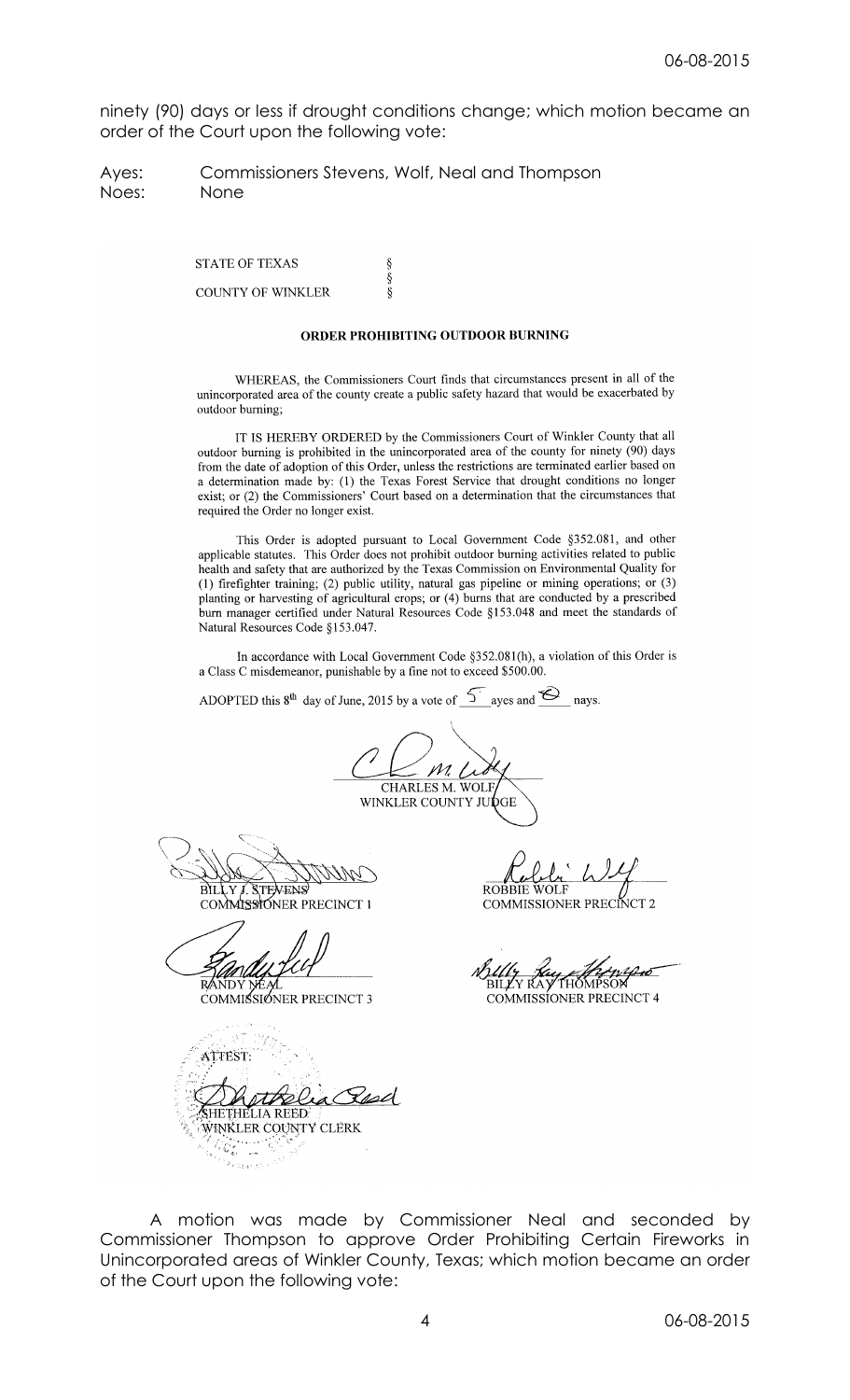## Ayes: Commissioners Stevens, Wolf, Neal and Thompson Noes: None

**STATE OF TEXAS** ş **COUNTY OF WINKLER**  $\boldsymbol{s}$ 

#### ORDER PROHIBITING CERTAIN FIREWORKS IN UNINCORPORATED AREAS OF WINKLER COUNTY, TEXAS

WHEREAS, the Texas Forest Service has determined that drought conditions exist in Winkler County; and

WHEREAS, on the 8<sup>th</sup> day of June, 2015, the Commissioners' Court of Winkler County has determined that the normal danger of fire in the unincorporated areas of Winkler County is greatly enhanced by the extremely dry conditions now existing;

NOW, THEREFORE, the Commissioners' Court of Winkler County adopts this Order prohibiting the sale or use of restricted fireworks in the unincorporated areas of Winkler County.

- A person may not sell, detonate, ignite, or in any way use fireworks classified as "skyrockets with sticks" under 49 C.F.R. part.  $173.100(r)(2)$  (10-1-86 edition), or A. "missiles with fins" in any portion of the unincorporated areas of Winkler County.
- $B.$ This Order does not prohibit "permissible fireworks" as authorized in Occupations Code Section 2154.003 (a).
- $\mathbf{C}$ . A person commits an offense if the person knowingly or intentionally violates a prohibition established by this Order. An offense under this order is a Class C Misdemeanor.
- This Order expires on the earlier of July 5, 2015 or the date the Texas Forest Service has D. determined that drought conditions no longer exist in Winkler County.

This Order does not apply to the organized public fireworks display on July 4<sup>th</sup> sponsored by the Kermit Chamber of Commerce. Acceptable procedures are in place so that the public health and safety are not jeopardized by said display.

APPROVED THIS THE  $8^{TH}$  DAY OF JUNE, 2015, BY THE WINKLER COUNTY COMMISSIONERS' COURT.

N T

Charles M. Wolf, Winkler **County Judge** 

Billy

Comp

Randy Neal Commissioner. Precinct 3

ATTEST: tiks Shethelia Reed Winkler County Clerk

Robbie

Commissioner, Precinct

**Sully** Ka

Commissioner, Precinct 4

A motion was made by Commissioner Neal and seconded by Commissioner Thompson to approve payment in the total amount of \$628.00 to Total Office Solution of West Texas for contract base rate charge for maintenance of the following machines from budgeted funds: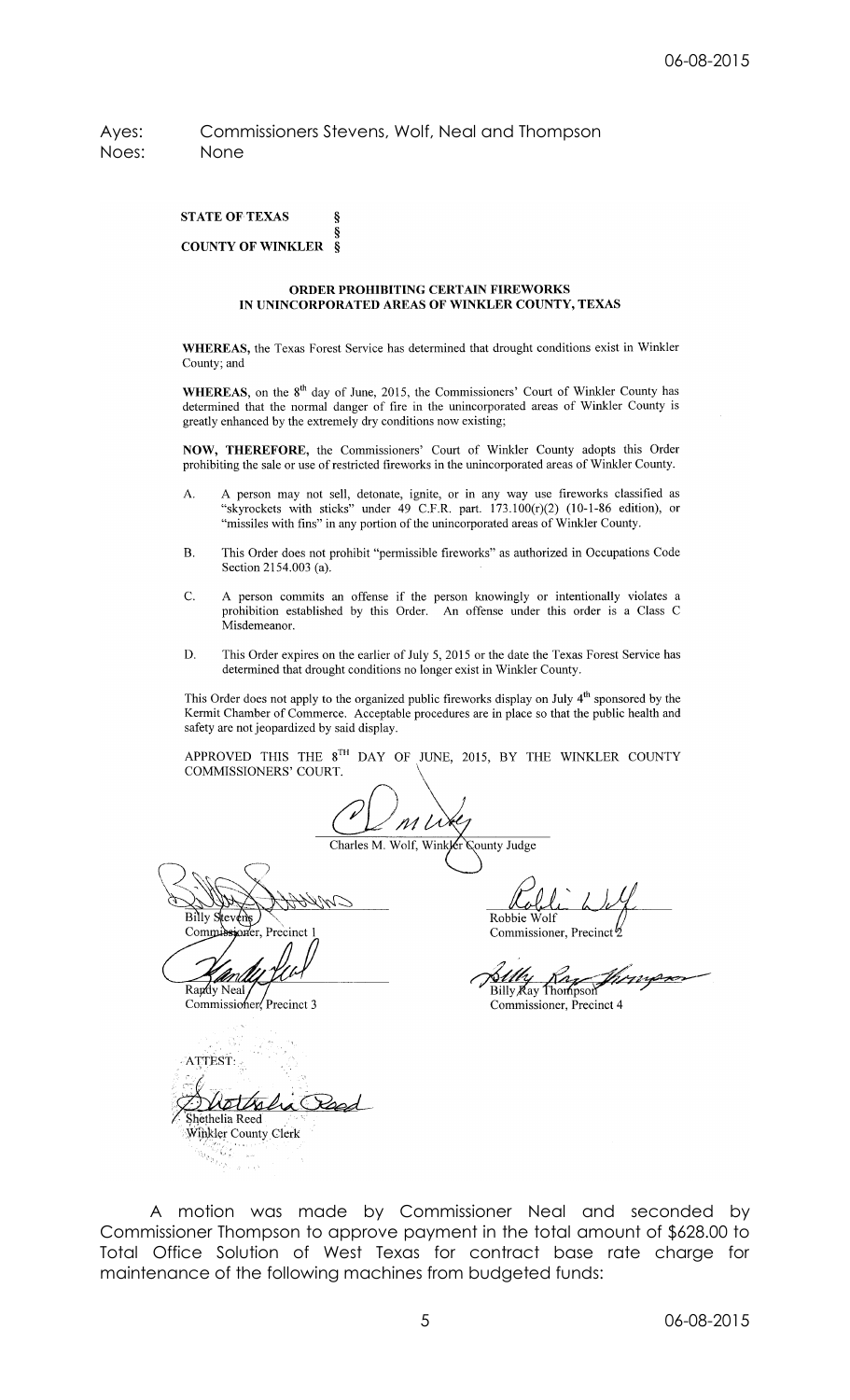- (a) County Attorney Law Library Xerox/Xerox Facsimile \$252.00 for the period of May 01, 2015 through April 30, 2016; and
- (b) Human Resources Xerox/WorkCentre Pro \$376.00 for the period of April 05, 2015 through April 04, 2016

which motion became an order of the Court upon the following vote:

Ayes: Commissioners Stevens, Wolf, Neal and Thompson Noes: None

A motion was made by Commissioner Neal and seconded by Commissioner Thompson to approve purchase of VeinView Flex in the amount of \$4,050.00 for Winkler County EMS from budgeted funds, to be reimbursed by Texas "J" Regional Advisory Council; which motion became an order of the Court upon the following vote:

Ayes: Commissioners Stevens, Wolf, Neal and Thompson Noes: None

A motion was made by Commissioner Wolf and seconded by Commissioner Stevens to approve repair of 2010 Polaris Ranger 800 and payment to FPO in an amount not to exceed \$4,000.00 from Area II Parks budgeted funds; which motion became an order of the Court upon the following vote:

Ayes: Commissioners Stevens, Wolf, Neal and Thompson Noes: None

A motion was made by Commissioner Thompson and seconded by Commissioner Neal to approve purchase of all of Lots 10 and 11, Block 3, Re-Plat of Memorial Park Addition, an Addition to the City of Kermit, Winkler County, Texas from Kermit Pharmacy (Eva Muenzler) in the amount of \$8,000.00 for Winkler County Rural Health Clinic parking from hospital budgeted funds; which motion became an order of the Court upon the following vote:

Ayes: Commissioners Stevens, Wolf, Neal and Thompson Noes: None

A motion was made by Commissioner Thompson and seconded by Commissioner Stevens to receive the following Monthly Reports from County Officials of fees earned and collected for the month of June, 2015: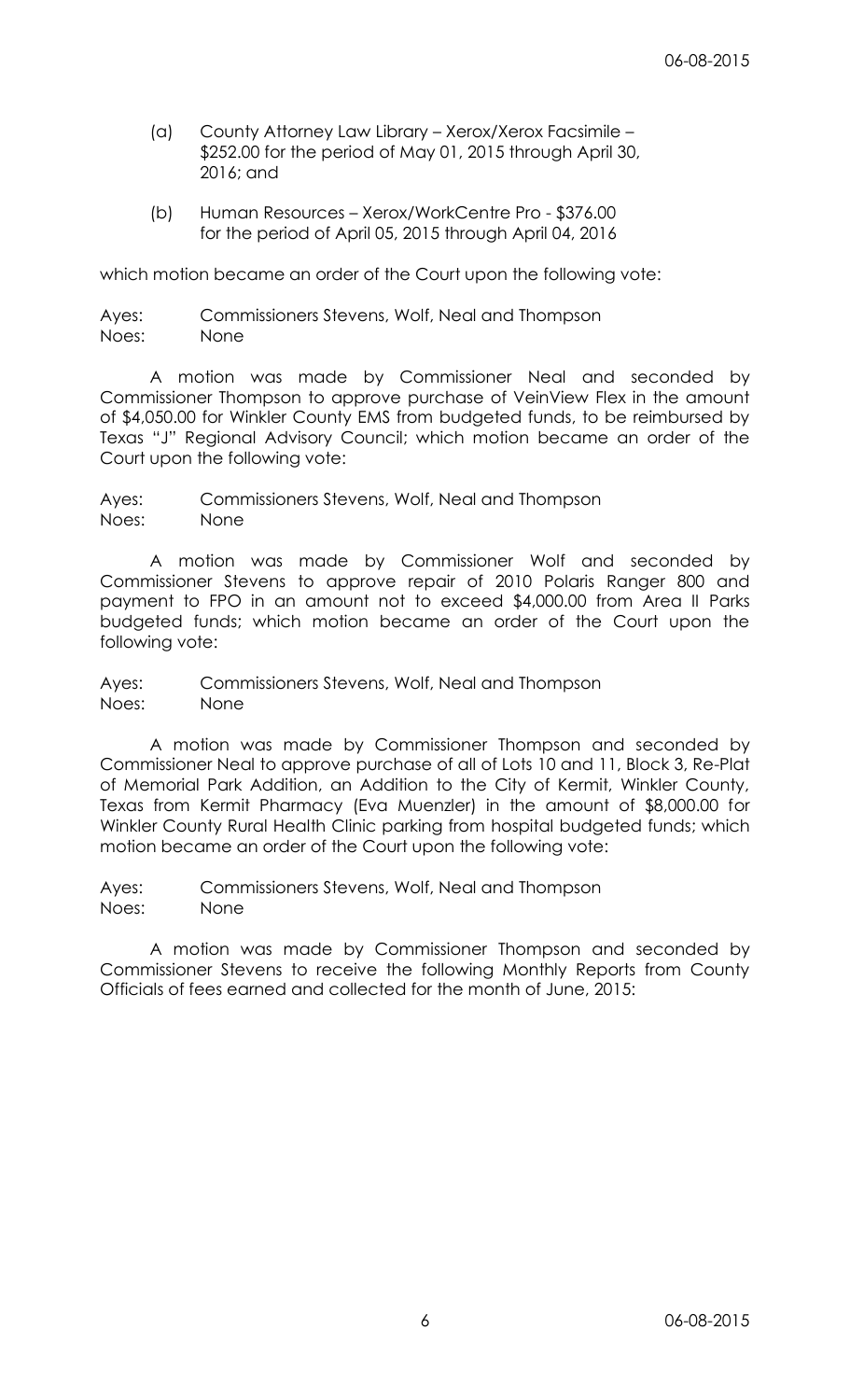| MONTHLY REPORTS                                                     |  |  |                  |        |  |  |  |  |
|---------------------------------------------------------------------|--|--|------------------|--------|--|--|--|--|
| For the Month of                                                    |  |  |                  |        |  |  |  |  |
| Tommy Duckworth, Co Attorney Fee____________ Hot Check_____________ |  |  | Date<br>Received | Amount |  |  |  |  |
|                                                                     |  |  |                  |        |  |  |  |  |
|                                                                     |  |  |                  |        |  |  |  |  |
|                                                                     |  |  |                  |        |  |  |  |  |
|                                                                     |  |  |                  |        |  |  |  |  |
|                                                                     |  |  |                  |        |  |  |  |  |
|                                                                     |  |  |                  |        |  |  |  |  |
|                                                                     |  |  |                  |        |  |  |  |  |
|                                                                     |  |  |                  |        |  |  |  |  |
|                                                                     |  |  |                  |        |  |  |  |  |
|                                                                     |  |  |                  |        |  |  |  |  |
|                                                                     |  |  |                  |        |  |  |  |  |
|                                                                     |  |  |                  |        |  |  |  |  |
|                                                                     |  |  |                  |        |  |  |  |  |
|                                                                     |  |  |                  |        |  |  |  |  |
| Lee Wilson, Constable Pct #2                                        |  |  |                  |        |  |  |  |  |
| Richard Crow, Constable Pct #1___                                   |  |  |                  |        |  |  |  |  |

which motion became an order of the Court upon the following vote:

Ayes: Commissioners Stevens, Wolf Neal and Thompson Noes: None

There were no line item adjustment(s) for the Court to consider at this time.

A motion was made by Commissioner Stevens and seconded by Commissioner Thompson to approve the following budget amendment(s):

#### **WINKLER COUNTY BUDGET AMENDMENTS JUNE 8, 2015**

**NONDESIGNATED** CAPITAL EXPENDITURES 10-230-0801 \$62,855.00 TRANSFER FROM RESERVES 10-104-2260 \$ 62,855.00 TO RECORD REVENUE & EXPENSE FOR PUCAHSE OF HAMM 3410 DRUM ROLLER APPROVED 4/27/15

which motion became an order of the Court upon the following vote: Ayes: Commissioners Stevens, Wolf, Neal and Thompson Noes: None

A motion was made by Commissioner Neal and seconded by Commissioner Thompson to adjourn the meeting; which motion became an order of the Court upon the following vote: